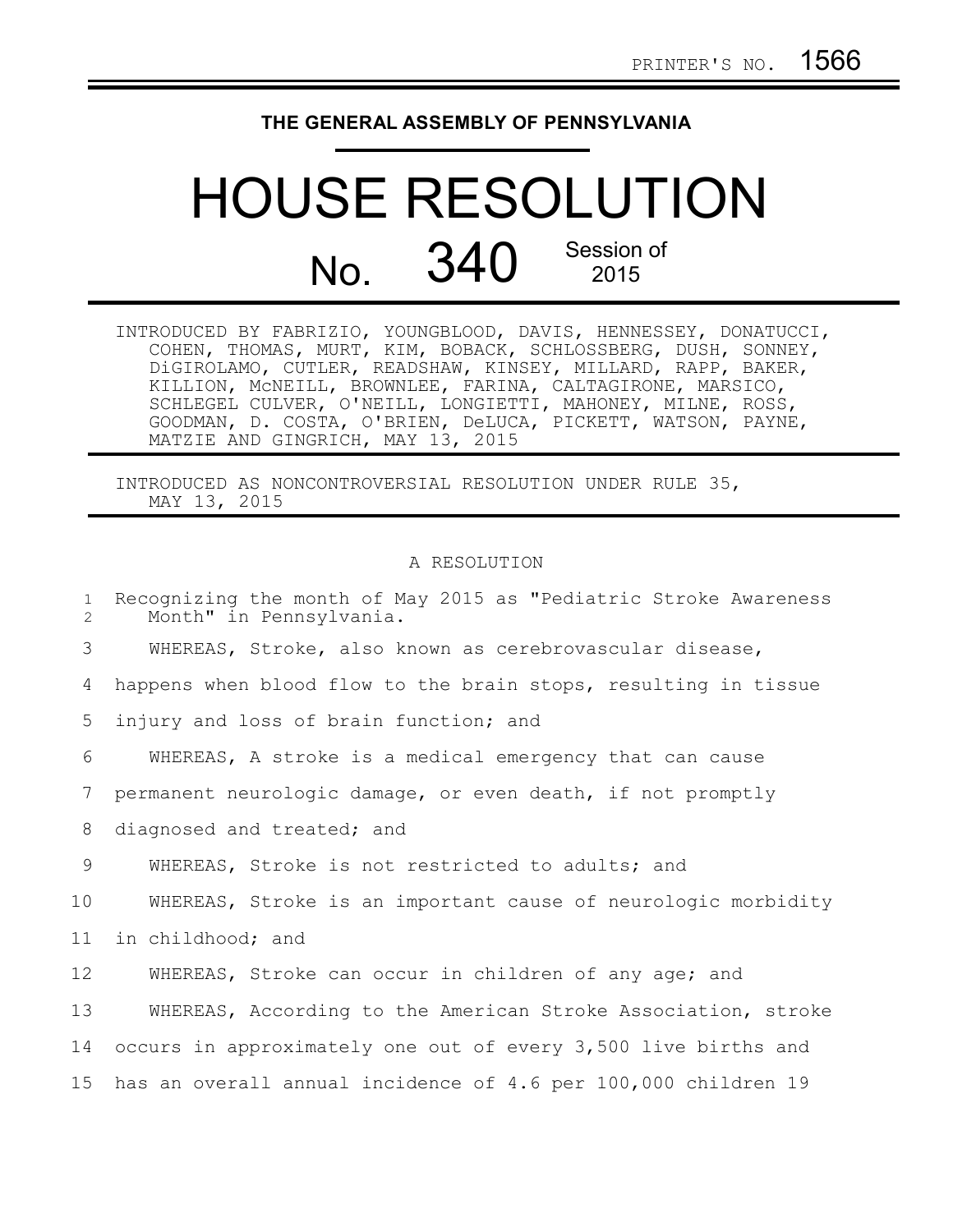years of age and younger; and 1

WHEREAS, Many children with stroke syndromes are misdiagnosed with more common conditions that mimic stroke, such as migraines, epilepsy or viral illnesses; and 2 3 4

WHEREAS, Pediatric stroke risk factors include arteriopathy and vascular malformations, congenital heart disease, sickle cell disease and hematologic abnormalities, among others; and WHEREAS, Approximately 60% of infants and children who have a pediatric stroke will have serious, permanent neurological disabilities, including paralysis, seizures, speech and vision problems and attention, learning and behavioral difficulties; and 5 6 7 8 9 10 11 12

WHEREAS, Those disabilities may require ongoing physical therapy and surgeries; and 13 14

WHEREAS, Stroke recurs within five years in 10% of children who have had an ischemic or hemorrhagic stroke; and WHEREAS, According to the National Center of Health Statistics, stroke in children is at least as frequent as brain tumors and is among the top 10 causes of death in children between the ages of 1 and 14 in the United States; and WHEREAS, The death rate for children who experience a stroke before the age of one is the highest out of all child age groups; and 15 16 17 18 19 20 21 22 23

WHEREAS, The permanent health concerns and treatments resulting from strokes that occur during childhood and young adulthood have a considerable impact on children, families and society; and 24 25 26 27

WHEREAS, There are no approved therapies for the treatment of acute stroke in infants and children; and 28 29

WHEREAS, Many of the procedures increasingly used in children 30

20150HR0340PN1566 - 2 -